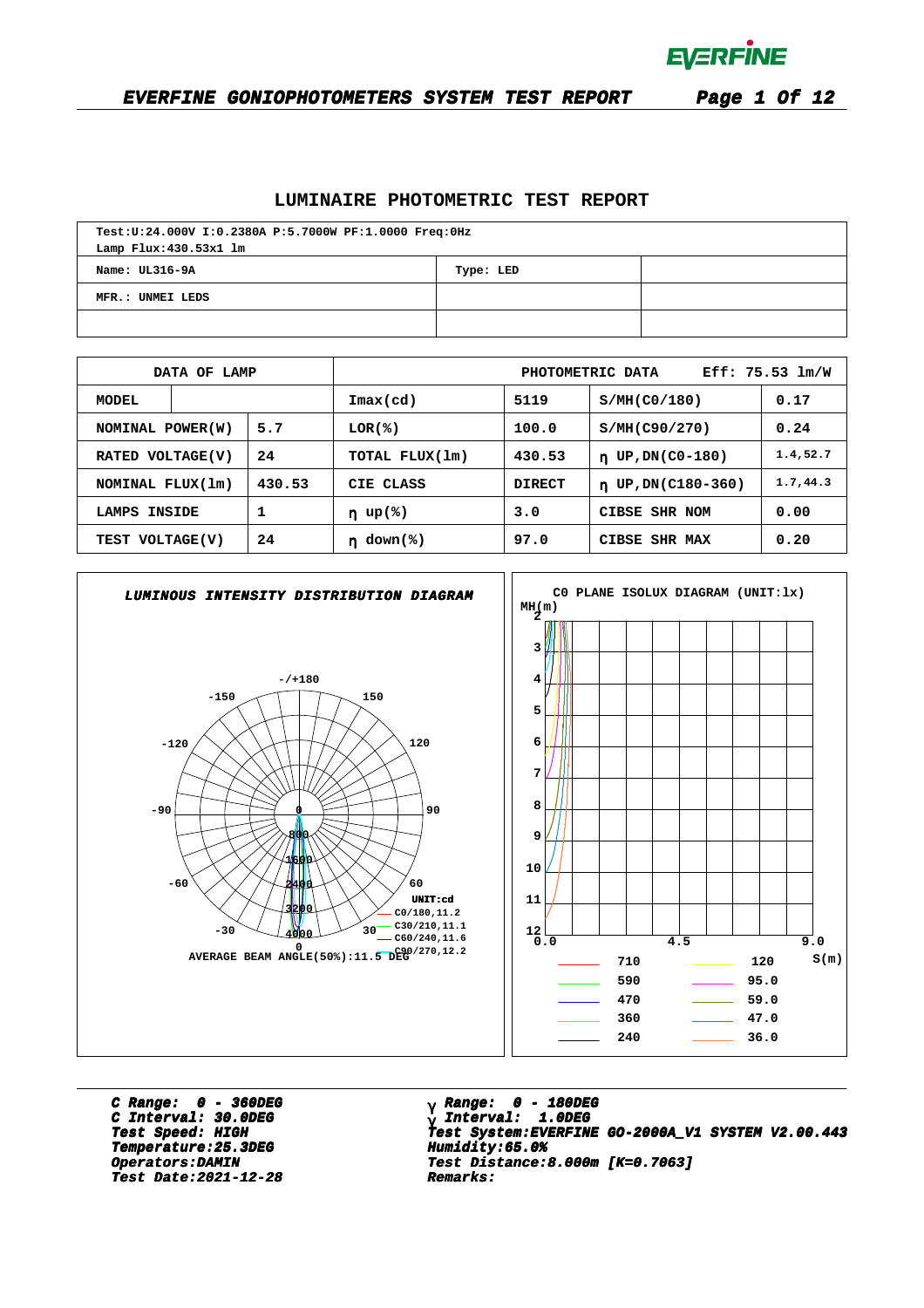### **EVERFINE GONIOPHOTOMETERS SYSTEM TEST REPORT Page 2 Of 12**

### **ZONAL FLUX DIAGRAM**

#### **ZONAL FLUX DIAGRAM:**

| γ          | CO.    | C45    | C90    | C135   | C180                  | C225   | C270  | C315  | $\gamma$  | 0 zone | $\Phi$ total    | %lum, lamp |
|------------|--------|--------|--------|--------|-----------------------|--------|-------|-------|-----------|--------|-----------------|------------|
| 10         | 657.2  | 662.1  | 1053   | 2049   | 646.4                 | 961.3  | 716.9 | 530.5 | $0 - 10$  | 180.1  | 180.1           | 41.8,41.8  |
| 20         | 115.6  | 128.6  | 196.2  | 291.8  | 129.1                 | 174.9  | 170.6 | 141.2 | $10 - 20$ | 104.4  | 284.5           | 66.1,66.1  |
| 30         | 53.21  | 62.71  | 84.40  | 105.4  | 56.10                 | 72.75  | 84.74 | 65.50 | $20 - 30$ | 49.96  | 334.5           | 77.7,77.7  |
| 40         | 25.44  | 29.73  | 41.97  | 50.84  | 27.59                 | 35.23  | 39.63 | 34.42 | $30 - 40$ | 31.37  | 365.9           | 85,85      |
| 50         | 15.41  | 18.25  | 25.58  | 29.50  | 16.53                 | 21.19  | 23.19 | 22.40 | $40 - 50$ | 21.04  | 386.9           | 89.9,89.9  |
| 60         | 10.21  | 11.12  | 17.48  | 18.21  | 10.69                 | 14.15  | 14.19 | 14.24 | 50- 60    | 15.38  | 402.3           | 93.4, 93.4 |
| 70         | 4.366  | 5.055  | 9.562  | 9.661  | 5.206                 | 7.738  | 7.801 | 5.798 | 60-70     | 9.994  | 412.3           | 95.8,95.8  |
| 80         | 0.6311 | 0.7677 | 1.038  | 2.697  | 1.662                 | 2.157  | 2.622 | 1.649 | $70 - 80$ | 4.144  | 416.4           | 96.7,96.7  |
| 90         | 0.1711 | 0.2130 | 0.1925 | 0.2127 | 0.7939                | 0.9963 | 1.271 | 1.276 | 80-90     | 0.9991 | 417.4           | 97,97      |
| 100        | 0.3312 | 0.5081 | 0.3941 | 0.3591 | 0.7666                | 0.9545 | 1.199 | 1.213 | 90-100    | 0.7252 | 418.1           | 97.1, 97.1 |
| 110        | 1.096  | 1.277  | 1.045  | 0.9006 | 0.8766                | 1.058  | 1.450 | 1.559 | 100-110   | 0.9337 | 419.1           | 97.3,97.3  |
| 120        | 1.380  | 1.653  | 1.845  | 1.926  | 1.305                 | 1.620  | 2.378 | 2.516 | 110-120   | 1.503  | 420.6           | 97.7,97.7  |
| 130        | 1.167  | 1.485  | 1.760  | 1.739  | 1.671                 | 2.035  | 2.574 | 2.658 | 120-130   | 1.652  | 422.2           | 98.1,98.1  |
| 140        | 2.292  | 2.964  | 3.335  | 2.778  | 2.341                 | 2.725  | 3.903 | 4.333 | 130-140   | 1.786  | 424.0           | 98.5,98.5  |
| 150        | 3.601  | 4.354  | 5.253  | 4.942  | 3.449                 | 4.107  | 5.551 | 5.882 | 140-150   | 2.402  | 426.4           | 99,99      |
| 160        | 4.067  | 4.886  | 6.401  | 6.113  | 4.287                 | 5.140  | 6.879 | 6.599 | 150-160   | 2.333  | 428.8           | 99.6,99.6  |
| 170        | 2.722  | 3.292  | 5.126  | 5.564  | 3.403                 | 4.128  | 5.073 | 4.147 | 160-170   | 1.441  | 430.2           | 99.9,99.9  |
| 180        | 1.935  | 2.611  | 3.518  | 3.529  | 1.950                 | 2.603  | 3.556 | 3.484 | 170-180   | 0.3304 | 430.5           | 100,100    |
| <b>DEG</b> |        |        |        |        | LUMINOUS INTENSITY:cd |        |       |       |           |        | <b>UNIT: 1m</b> |            |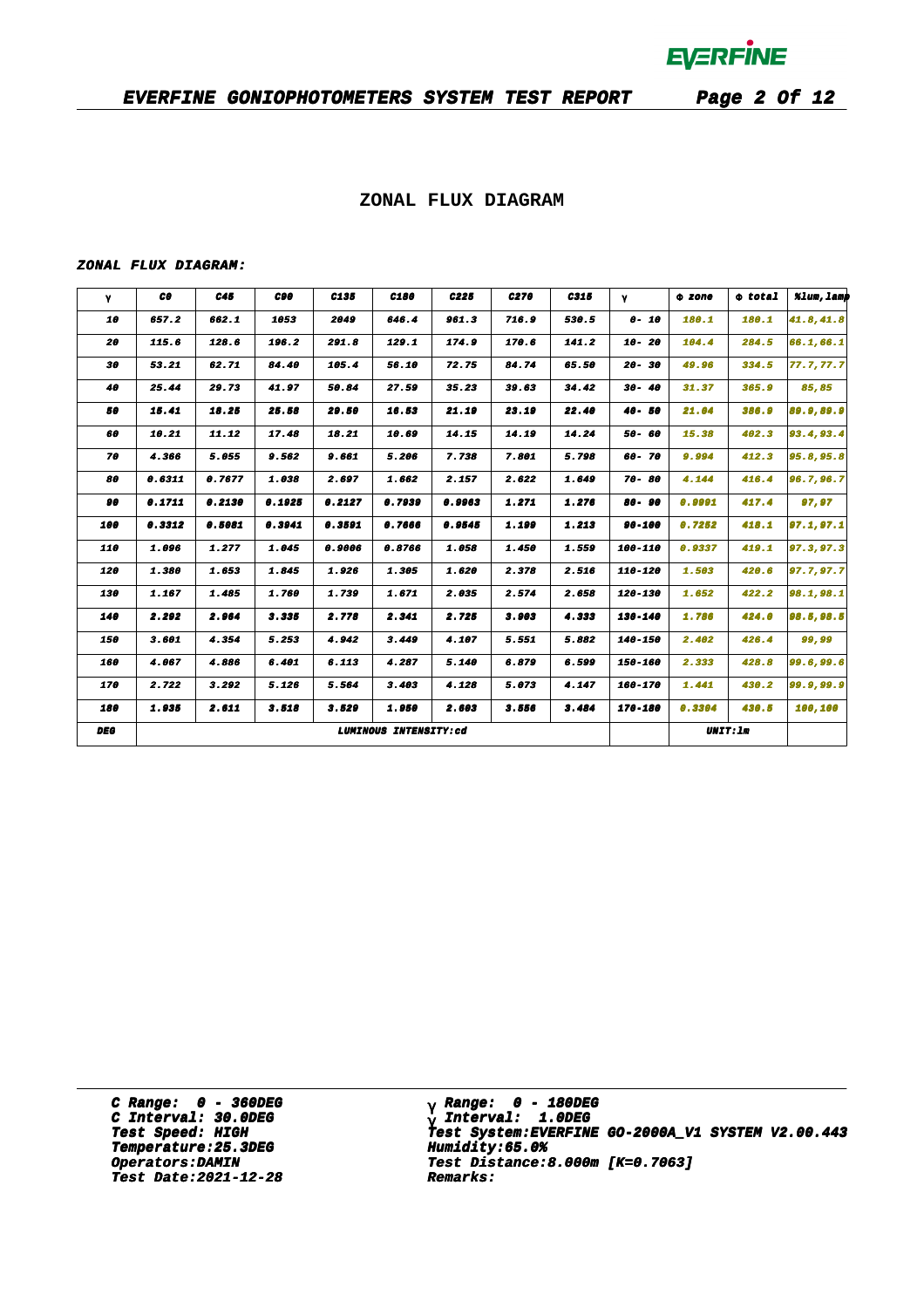

## **EVERFINE GONIOPHOTOMETERS SYSTEM TEST REPORT Page 3 Of 12**

### **LUMINANCE LIMITATION CURVES**

| Test:U:24.000V I:0.2380A P:5.7000W PF:1.0000 Freq:0Hz |  |  |  |  |  |  |  |  |  |
|-------------------------------------------------------|--|--|--|--|--|--|--|--|--|
| Lamp Flux: 430.53x1 lm                                |  |  |  |  |  |  |  |  |  |
| Name: UL316-9A<br>Type: LED                           |  |  |  |  |  |  |  |  |  |
| MFR.: UNMEI LEDS                                      |  |  |  |  |  |  |  |  |  |
|                                                       |  |  |  |  |  |  |  |  |  |

|                   |                       |                |              | LUMINANCE LIMITATION CURVES |                  |              |                |                          |                         |
|-------------------|-----------------------|----------------|--------------|-----------------------------|------------------|--------------|----------------|--------------------------|-------------------------|
| <b>GLARE</b>      | CLASS                 |                |              |                             | ILLUMINANCE (1x) |              |                |                          |                         |
| 1.15              | $\mathbb{A}$          | 2000           | 1000         | 500                         | $\leq$ = 300     |              |                |                          |                         |
| 1.50              | $\,$ B                |                | 2000         | 1000                        | 500              | $\leq$ = 300 |                |                          |                         |
| 1.85              | C                     |                |              | 2000                        | 1000             | 500          | $\leq$ = 300   |                          |                         |
| 2.20              | $\mathbb D$           |                |              |                             | 2000             | 1000         | 500            | $\leq$ = 300             |                         |
| 2.55              | $\mathop{}\mathbb{E}$ |                |              |                             |                  | 2000         | 1000           | 500                      | $\leq$ = 300            |
| G(DEG)            |                       | $\mathsf{a}$   | $\mathbf b$  | $\rm ^c$                    | $\mathbf d$      | $\epsilon$   | $\mathbf f$    | $\mathfrak g$            | $\mathbf h$             |
| 85                | a                     | $\,$ b<br>C    | d            | e                           |                  | f            | g              |                          | h                       |
| 75<br>65          |                       |                |              |                             |                  |              |                |                          | 8<br>6<br>4<br>3<br>a/h |
| 55                |                       |                |              |                             |                  |              |                |                          | 2                       |
| 45<br>8<br>CO/180 | 1000                  | $\overline{a}$ | 3<br>C90/270 | 5<br>$\overline{4}$         | 8<br>6           | 10000        | $\mathfrak{D}$ | 3<br>LUMINANCE (cd/(m2)) | 4                       |

| LUMINANCE cd/(m2) |        |         |  |  |  |  |  |  |  |  |
|-------------------|--------|---------|--|--|--|--|--|--|--|--|
| G(DEG)            | CO/180 | C90/270 |  |  |  |  |  |  |  |  |
| 85                | 1417   | 1423    |  |  |  |  |  |  |  |  |
| 80                | 2404   | 2520    |  |  |  |  |  |  |  |  |
| 75                | 5979   | 6143    |  |  |  |  |  |  |  |  |
| 70                | 8443   | 11786   |  |  |  |  |  |  |  |  |
| 65                | 10775  | 13712   |  |  |  |  |  |  |  |  |
| 60                | 13513  | 14737   |  |  |  |  |  |  |  |  |
| 55                | 14676  | 15533   |  |  |  |  |  |  |  |  |
| 50                | 15857  | 16777   |  |  |  |  |  |  |  |  |
| 45                | 18008  | 19234   |  |  |  |  |  |  |  |  |

**C Range: 0 - 360DEG** C Interval: 30.0DEG<br> **C Interval: 30.0DEG**<br> **Test Speed: HIGH Temperature:25.3DEG Humidity:65.0% Temperature:25.3DEG Humidity:65.0% Test Date:2021-12-28 Remarks: Date:2021-12-28 Remarks:**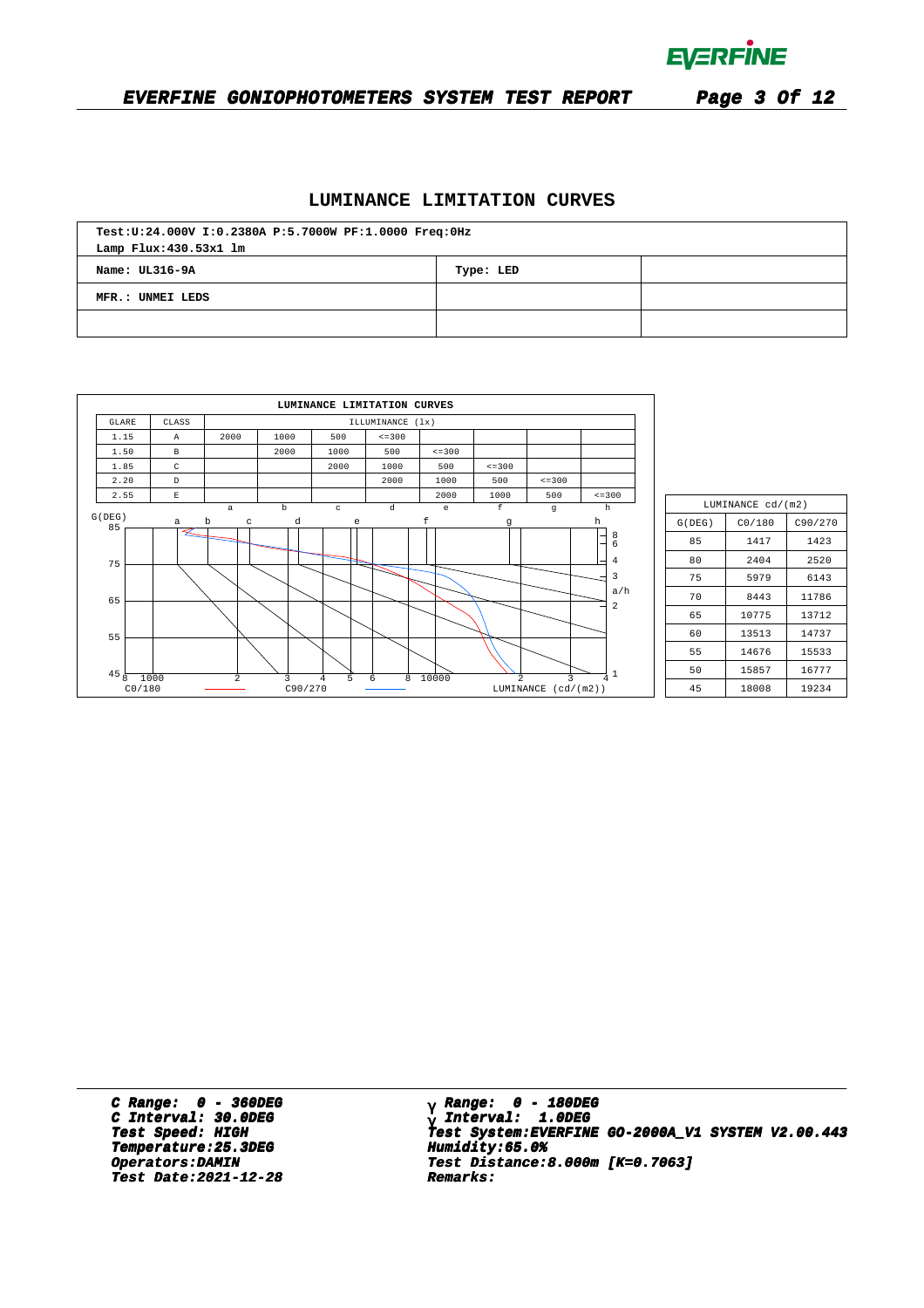### **CU AND LUMINAIRE BUDGETARY ESTIMATE DIAGRAM**

|                    |                | Lamp Flux: 430.53x1 lm        |                   |              |                |              |              | Test: U: 24.000V I: 0.2380A P: 5.7000W PF: 1.0000 Freq: 0Hz |                                 |              |              |             |             |             |              |             |            |              |
|--------------------|----------------|-------------------------------|-------------------|--------------|----------------|--------------|--------------|-------------------------------------------------------------|---------------------------------|--------------|--------------|-------------|-------------|-------------|--------------|-------------|------------|--------------|
|                    | Name: UL316-9A |                               |                   |              |                |              |              |                                                             |                                 | Type: LED    |              |             |             |             |              |             |            |              |
|                    |                | MFR.: UNMEI LEDS              |                   |              |                |              |              |                                                             |                                 |              |              |             |             |             |              |             |            |              |
|                    | paa            |                               | 80%               |              |                |              | 70%          |                                                             |                                 | 50%          |              |             | 30%         |             |              | 10%         |            | 0            |
| ρW                 |                | 50%                           | 30%               | 10%          |                | 50%          | 30%          | 10%                                                         | 50%                             | 30%          | 10%          | 50%         | 30%         | 10%         | 50%          | 30%         | 10%        | 0            |
|                    | 0 fc           |                               | 20%               |              |                |              | 20%          |                                                             |                                 | 20%          |              |             | 20%         |             |              | 20%         |            | 0            |
|                    | <b>RCR</b>     | <b>RCR: Room Cavity Ratio</b> |                   |              |                |              |              |                                                             | Coefficients of Utilization(CU) |              |              |             |             |             |              |             |            |              |
|                    | 0.0<br>1.0     | 1.18<br>1.11                  | 1.18<br>1.09      | 1.18<br>1.06 |                | 1.15<br>1.08 | 1.15<br>1.06 | 1.15<br>1.05                                                | 1.09<br>1.04                    | 1.09<br>1.02 | 1.09<br>1.01 | 1.04<br>.00 | 1.04<br>.98 | 1.04<br>.97 | . 99<br>. 96 | .99<br>. 95 | وو.<br>.94 | . 97<br>. 92 |
|                    | 2.0            | 1.04                          | 1.01              | . 98         |                | 1.02         | وو.          | .96                                                         | وو.                             | . 96         | . 94         | . 95        | .93         | . 91        | . 92         | .90         | .89        | .87          |
|                    | 3.0            | . 99                          | . 94              | . 91         |                | . 97         | .93          | .90                                                         | .94                             | .91          | .88          | . 91        | .89         | .86         | .89          | .87         | .85        | .83          |
|                    | 4.0            | .94                           | .89               | .86          |                | . 93         | .88          | .85                                                         | .90                             | .87          | .84          | .88         | .85         | .82         | .86          | .83         | .81        | .80          |
|                    | 5.0            | . 90                          | .85               | .81          |                | .89          | .84          | .81                                                         | .87                             | .83          | .80          | .85         | .82         | .79         | .83          | .80         | .78        | .77          |
|                    | 6.0            | .86                           | .81               | .78          |                | .85          | .81          | .78                                                         | .84                             | .80          | .77          | .82         | .79         | .76         | .81          | .78         | .75        | .74          |
|                    | 7.0            | .83                           | .78               | .75          |                | .82          | .78          | .75                                                         | .81                             | .77          | .74          | .80         | .76         | .74         | .78          | .75         | .73        | .72          |
|                    | 8.0            | .80                           | .76               | .72          |                | .80          | .75          | .72                                                         | .79                             | .75          | .72          | .77         | .74         | .71         | .76          | .73         | .71        | .70          |
|                    | 9.0<br>10.0    | .78<br>.76                    | .73<br>.71        | .70<br>.68   |                | .77<br>.75   | .73<br>.71   | .70<br>.68                                                  | .76<br>.74                      | .72<br>.71   | .70<br>.68   | .75<br>.74  | .72<br>.70  | .69<br>.68  | .74<br>.73   | .71<br>.70  | .69<br>.67 | .68<br>.66   |
|                    |                |                               |                   |              |                |              |              |                                                             |                                 |              |              |             |             |             |              |             |            |              |
| <b>LAMPS</b><br>50 |                |                               |                   |              |                |              |              | LUMINAIRE BUDGETARY DIAGRAM                                 |                                 |              |              |             |             |             |              |             |            |              |
|                    |                |                               | <b>CONDITIONS</b> |              |                |              |              |                                                             |                                 |              |              |             |             |             |              |             |            |              |
| 40                 |                | <i><b>FLUX</b></i>            |                   |              | 5000lm         |              | ▤            |                                                             |                                 |              |              |             |             |             |              |             |            |              |
| 30                 |                | <b>FACTOR</b>                 |                   |              | 0.70           |              |              |                                                             |                                 |              |              |             |             |             |              |             |            |              |
|                    |                | <b>Hdown</b><br>Hwork         |                   |              | 0.00m<br>0.00m |              |              |                                                             |                                 |              |              |             |             |             |              |             |            |              |
| 20                 |                | Ework(AVE)                    |                   |              | 1001x          |              |              |                                                             |                                 |              |              |             |             |             |              |             |            |              |
|                    |                | $\rho(\%)$                    |                   | CC.          | w              |              | £с           |                                                             |                                 |              |              |             |             |             |              |             |            |              |
|                    |                |                               |                   | 70           | 50             |              | 30           |                                                             |                                 |              |              |             |             |             |              |             |            |              |
|                    |                |                               |                   | 50           | 30             | 20           |              |                                                             |                                 |              |              |             |             |             |              |             |            |              |
| 10                 |                |                               |                   |              |                |              |              |                                                             |                                 |              |              |             |             |             |              |             |            |              |
| 9                  |                |                               |                   |              |                |              |              |                                                             |                                 |              |              |             |             |             |              |             |            |              |
| 8<br>7             |                |                               |                   |              |                |              |              |                                                             |                                 |              |              |             |             |             |              |             |            |              |
| 6                  |                |                               |                   |              |                |              |              |                                                             |                                 |              |              |             |             |             |              |             |            |              |
| 5                  |                |                               |                   |              |                |              |              |                                                             |                                 |              |              |             |             |             |              |             |            |              |
| 4                  |                |                               |                   |              |                |              |              |                                                             |                                 |              |              |             |             |             |              |             |            |              |
|                    |                |                               |                   |              |                |              |              |                                                             |                                 |              |              |             |             |             |              |             |            |              |
| 3                  |                |                               |                   |              |                |              |              |                                                             |                                 |              |              |             |             |             |              |             |            |              |
|                    |                |                               |                   |              |                |              |              |                                                             |                                 |              |              |             |             |             |              |             |            |              |
| $2_{10}$           |                | 20                            |                   | 30 40 50     |                | 70           | 100          |                                                             | 200                             | 300          |              | 500 700     | 1k          |             | 2k           |             | 3k 4k 5k   | 7k           |
|                    |                |                               |                   |              |                |              |              |                                                             | AREA(m2)                        |              |              |             |             |             |              |             |            |              |
|                    |                |                               |                   |              |                |              |              |                                                             |                                 |              |              |             |             |             |              |             |            |              |

**C Range: 0 - 360DEG C Interval: 30.0DEG Temperature:25.3DEG Humidity:65.0% Temperature:25.3DEG Humidity:65.0% Test Date:2021-12-28 Remarks: Date:2021-12-28 Remarks:**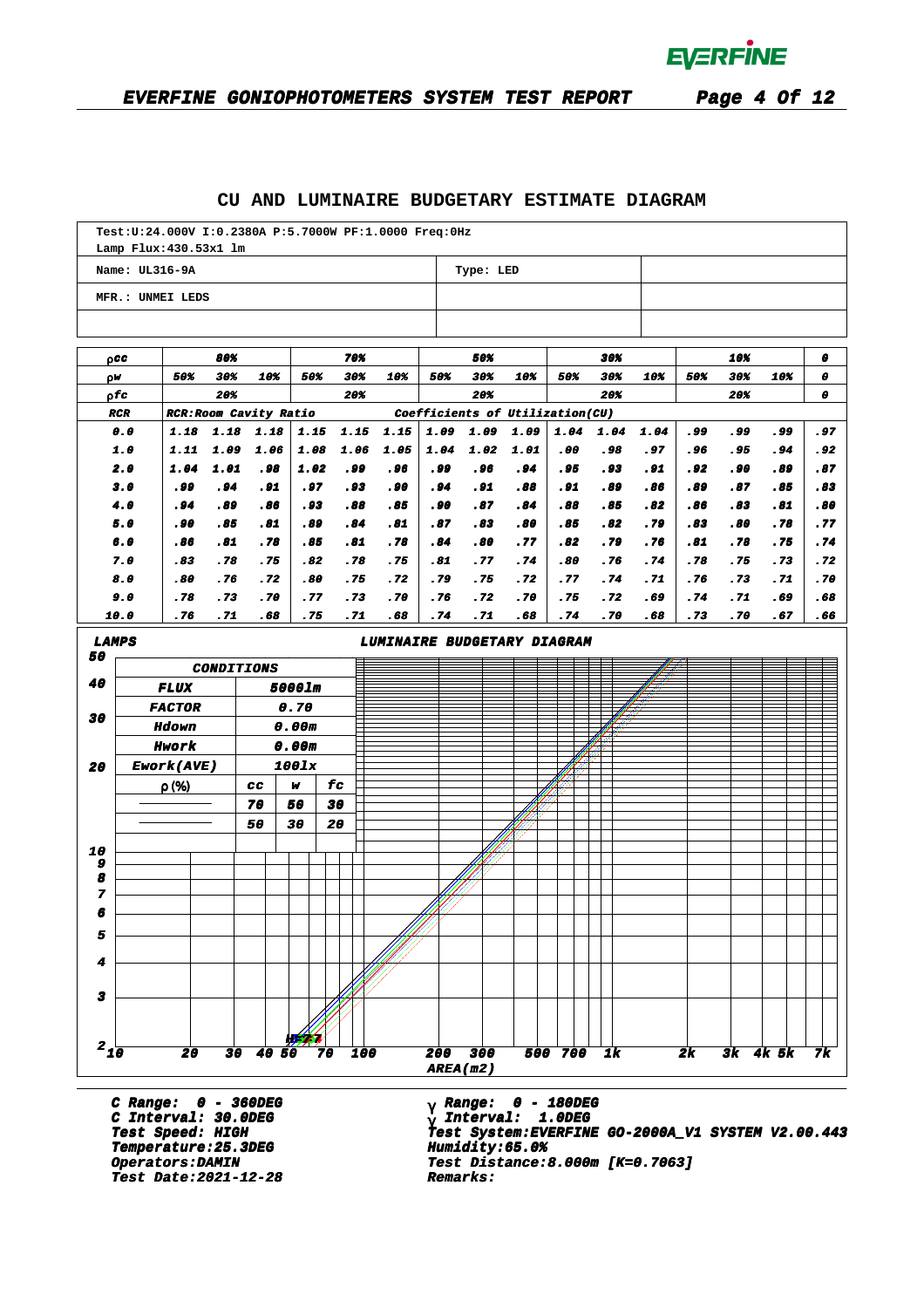### **EVERFINE GONIOPHOTOMETERS SYSTEM TEST REPORT Page 5 Of 12**

### **WEC AND CCEC**

| Test:U:24.000V I:0.2380A P:5.7000W PF:1.0000 Freq:0Hz |  |  |  |  |  |  |  |  |  |
|-------------------------------------------------------|--|--|--|--|--|--|--|--|--|
| Lamp Flux: 430.53x1 lm                                |  |  |  |  |  |  |  |  |  |
| Name: UL316-9A<br>Type: LED                           |  |  |  |  |  |  |  |  |  |
| MFR.: UNMEI LEDS                                      |  |  |  |  |  |  |  |  |  |
|                                                       |  |  |  |  |  |  |  |  |  |

| 0CC                |     | 80% |                                                                               |     | 70% |                      |     | 50% |                                                   |     | 30% |     |     | 10% |     | 0 |
|--------------------|-----|-----|-------------------------------------------------------------------------------|-----|-----|----------------------|-----|-----|---------------------------------------------------|-----|-----|-----|-----|-----|-----|---|
| ΩW                 | 50% | 30% | 10%                                                                           | 50% | 30% | 10%                  | 50% | 30% | 10%                                               | 50% | 30% | 10% | 50% | 30% | 10% | o |
| 0 fc               |     | 20% |                                                                               |     | 20% |                      |     | 20% |                                                   |     | 20% |     |     | 20% |     | 0 |
| <b>RCR</b>         |     |     | <b>RCR:ROOM Cavity Ratio</b>                                                  |     |     |                      |     |     | Wall Exitance Coeffcients(WEC)                    |     |     |     |     |     |     |   |
| 0.0                |     |     |                                                                               |     |     |                      |     |     |                                                   |     |     |     |     |     |     |   |
| 1.0                |     |     | 022. 067. 116. 202. 274. 28 128. 205. 141. 28 169. 155. 29 103 103            |     |     |                      |     |     |                                                   |     |     |     |     |     |     |   |
| 2.0                |     |     | .152 .083 .026                                                                |     |     | .146 .080 .025       |     |     | .134 .074 .023 .123 .069 .022 .112 .064 .020      |     |     |     |     |     |     |   |
| 3.0                |     |     | 018. 059. 107.  200. 064. 116.  201. 068. 126. 022. 170. 136. 023. 107. 142.  |     |     |                      |     |     |                                                   |     |     |     |     |     |     |   |
| 4.0                |     |     | 017. 056. 012. 188. 059. 110. 102. 063. 118. 020. 066. 127. 020. 068. 132.    |     |     |                      |     |     |                                                   |     |     |     |     |     |     |   |
| 5.0                |     |     | 016. 052. 097. 059. 055. 014. 057. 058. 111. 058. 017. 051. 053. 053. 123.    |     |     |                      |     |     |                                                   |     |     |     |     |     |     |   |
| 6.0                |     |     | $.115$ .058 .017                                                              |     |     | .112 .056 .016       |     |     | .105 049 016 099 051 015 015. 093 049 014         |     |     |     |     |     |     |   |
| 7.0                |     |     | $.108$ $.054$ $.015$                                                          |     |     | .105 .052 .015       |     |     | 013. 046. 088. 014. 048. 094. 099. 050. 050. 099. |     |     |     |     |     |     |   |
| 8.0                |     |     | 102, 049, 099, 104, 050, 102,                                                 |     |     |                      |     |     | $.094$ .047. 120. $045$ .045. $013$ .084. 043.    |     |     |     |     |     |     |   |
| 9.0                |     |     | $.097$ $.047$ $.013$                                                          |     |     | $.094$ $.046$ $.013$ |     |     | 012. 041. 043. 012. 043. 045. 051. 044. 049.      |     |     |     |     |     |     |   |
| <i><b>10.0</b></i> |     |     | 011. 039. 777. 110. 040. 081. 102. 042. 055. 110. 043. 089. 202. 10. 044 092. |     |     |                      |     |     |                                                   |     |     |     |     |     |     |   |

| 0 C C      |     | 80% |     |     | 70% |     |     | 50% |     |     | 30% |     |                                                                                   | 10% |                                                                                | o |
|------------|-----|-----|-----|-----|-----|-----|-----|-----|-----|-----|-----|-----|-----------------------------------------------------------------------------------|-----|--------------------------------------------------------------------------------|---|
| 0W         | 50% | 30% | 10% | 50% | 30% | 10% | 50% | 30% | 10% | 50% | 30% | 10% | 50%                                                                               | 30% | 10%                                                                            | o |
| 0 fc       |     | 20% |     |     | 20% |     |     | 20% |     |     | 20% |     |                                                                                   | 20% |                                                                                | o |
| <b>RCR</b> |     |     |     |     |     |     |     |     |     |     |     |     | RCR:Room Cavity Ratio (Ceiling Cavity Exitance Coefficients (CCEC)                |     |                                                                                |   |
| 0.0        |     |     |     |     |     |     |     |     |     |     |     |     |                                                                                   |     | 023. 023. 023. 072. 072. 072. 015. 125. 125. 183. 183. 183. 214. 214. 214.     |   |
| 1.0        |     |     |     |     |     |     |     |     |     |     |     |     |                                                                                   |     | .191. 220. 231. 259. 262. 265. 201. 107. 113. 146. 155. 166. 169. 154. 194.    |   |
| 2.0        |     |     |     |     |     |     |     |     |     |     |     |     | 016. 17. 019. 049. 054. 054. 060. 093. 094. 120. 124. 152. 138. 156. 177.         |     |                                                                                |   |
| 3.0        |     |     |     |     |     |     |     |     |     |     |     |     |                                                                                   |     | .16. 16. 16. 1018. 148. 108. 101. 103. 108. 109. 101. 118. 116. 116. 137. 163. |   |
| 4.0        |     |     |     |     |     |     |     |     |     |     |     |     |                                                                                   |     | 012. 014. 017. 037. 043. 042. 052. 074. 090. 087. 087. 040. 100. 122. 152.     |   |
| 5.0        |     |     |     |     |     |     |     |     |     |     |     |     |                                                                                   |     | 010. 013. 010. 032. 039. 049. 053. 057. 064. 076. 095. 022. 087. 110. 142.     |   |
| 6.0        |     |     |     |     |     |     |     |     |     |     |     |     |                                                                                   |     | .009. 012. 015. 028. 036. 046. 048. 061. 079. 061. 087. 014. 077. 070. 113.    |   |
| 7.0        |     |     |     |     |     |     |     |     |     |     |     |     | 008. 011. 014. 026. 033. 043. 043. 056. 074. 051. 080. 092. 070. 092. 015.        |     |                                                                                |   |
| 8.0        |     |     |     |     |     |     |     |     |     |     |     |     | 008. 100. 103. [23. 131. 141.  139. 155. 177.  155. 174. 175.  163. 168. 119. 119 |     |                                                                                |   |
| 9.0        |     |     |     |     |     |     |     |     |     |     |     |     | 007. 009. 113.  220. 299. 239. 039. 049. 167.  51. 070. 097. 058. 058. 113.       |     |                                                                                |   |
| 10.0       |     |     |     |     |     |     |     |     |     |     |     |     | 007. 009. 1102. 220. 237. 027. 037. 046. 046. 047. 047. 056. 059. 057. 107. 107.  |     |                                                                                |   |

**C Range: 0 - 360DEG** C Interval: 30.0DEG<br> **C Interval: 30.0DEG**<br> **Test Speed: HIGH Temperature:25.3DEG Humidity:65.0% Temperature:25.3DEG Humidity:65.0% Test Date:2021-12-28 Remarks: Date:2021-12-28 Remarks:**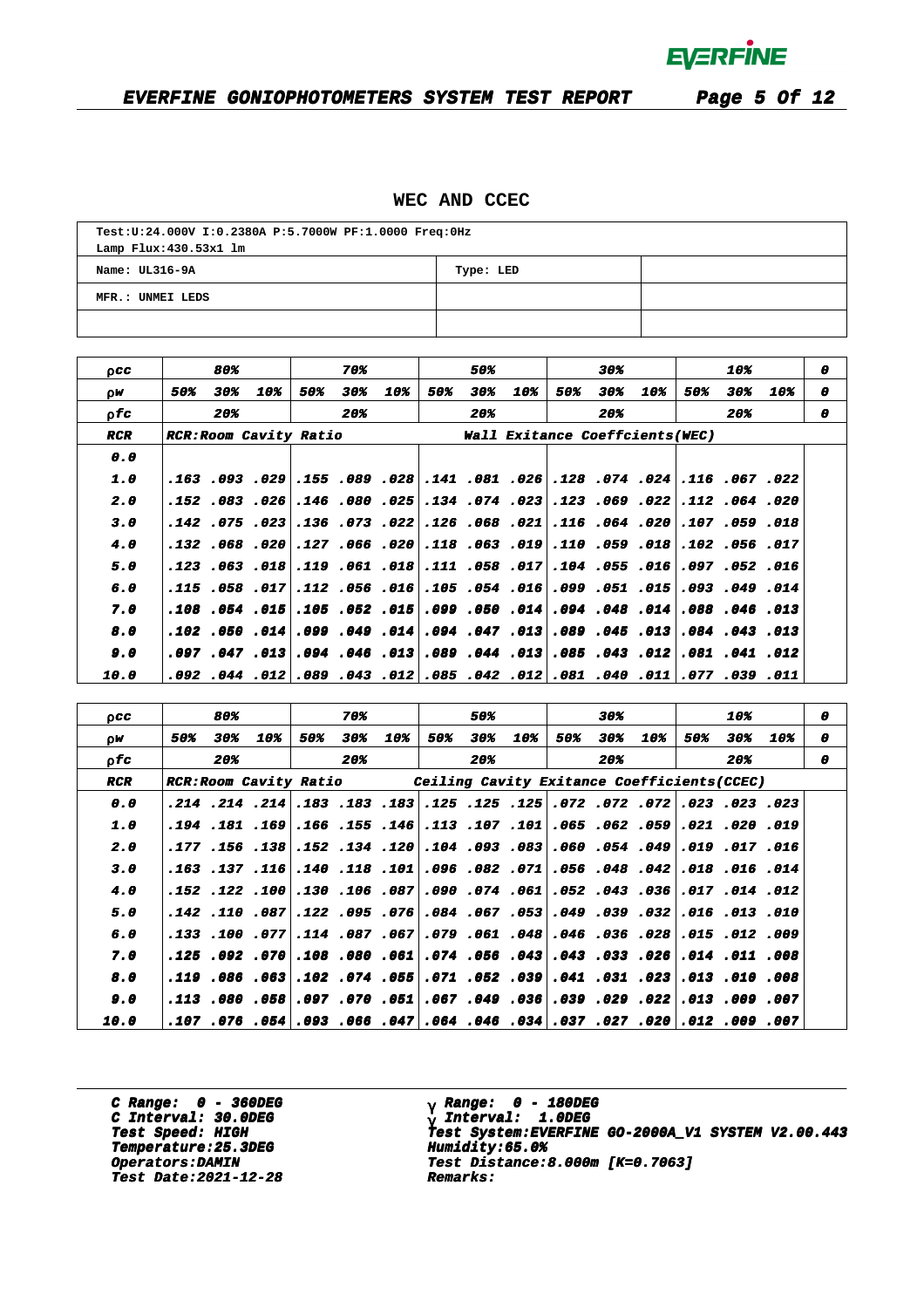| Test: U: 24.000V I: 0.2380A P: 5.7000W PF: 1.0000 Freq: 0Hz<br>Lamp Flux: 430.53x1 lm |                            |              |              |                  |              |               |                 |              |                |              |              |  |
|---------------------------------------------------------------------------------------|----------------------------|--------------|--------------|------------------|--------------|---------------|-----------------|--------------|----------------|--------------|--------------|--|
| Name: UL316-9A                                                                        |                            |              |              |                  |              | Type: LED     |                 |              |                |              |              |  |
|                                                                                       |                            |              |              |                  |              |               |                 |              |                |              |              |  |
| MFR.: UNMEI LEDS                                                                      |                            |              |              |                  |              |               |                 |              |                |              |              |  |
|                                                                                       |                            |              |              |                  |              |               |                 |              |                |              |              |  |
| ceiling/cavity                                                                        |                            | 0.7          | 0.7          | 0.5              | 0.5          | 0.3           | 0.7             | 0.7          | 0.5            | 0.5          | 0.3          |  |
|                                                                                       | 0.5<br>0.5<br>walls<br>0.3 |              |              |                  | 0.3          | 0.3           | 0.5             | 0.3          | 0.5            | 0.3          | 0.3          |  |
| working plane<br>0.2<br>0.2<br>0.2                                                    |                            |              |              |                  | 0.2          | 0.2           | 0.2             | 0.2          | 0.2            | 0.2          | 0.2          |  |
| Room dimensions                                                                       |                            |              |              | Viewed crosswise |              |               |                 |              | Viewed endwise |              |              |  |
| $2H y =$<br>$x =$                                                                     | 2H                         | 17.0         | 17.7         | 17.2             | 17.9         | 18.1          | 17.4            | 18.1         | 17.6           | 18.3         | 18.5         |  |
|                                                                                       | 3H                         | 17.7         | 18.4         | 18.0             | 18.7         | 18.9          | 18.4            | 19.1         | 18.7           | 19.3         | 19.5         |  |
|                                                                                       | 411                        | 17.9         | 18.6         | 18.2             | 18.8         | 19.1          | 18.6            | 19.2         | 18.9           | 19.5         | 19.8         |  |
|                                                                                       | 6Н                         | 17.9         | 18.5         | 18.2             | 18.8         | 19.1          | 18.5            | 19.1         | 18.9           | 19.4         | 19.7         |  |
|                                                                                       | 811                        | 17.9         | 18.5         | 18.2             | 18.8         | 19.1          | 18.5            | 19.1         | 18.8           | 19.4         | 19.7         |  |
|                                                                                       | 12H                        | 17.8         | 18.4         | 18.2             | 18.7         | 19.1          | 18.4            | 19.0         | 18.8           | 19.3         | 19.7         |  |
|                                                                                       |                            |              |              |                  |              |               |                 |              |                |              |              |  |
| 4H                                                                                    | 2H                         | 17.3         | 18.0         | 17.6             | 18.3         | 18.5          | 17.6            | 18.3         | 17.9           | 18.6         | 18.8         |  |
|                                                                                       | 3H                         | 18.2         | 18.8         | 18.6             | 19.1         | 19.4          | 18.7            | 19.3         | 19.0           | 19.6         | 19.9         |  |
|                                                                                       | 4H                         | 18.4         | 19.0         | 18.8             | 19.3         | 19.7          | 18.9            | 19.4         | 19.3           | 19.8         | 20.1         |  |
|                                                                                       | 6Н<br>8Н                   | 18.4<br>18.4 | 18.9         | 18.8             | 19.3         | 19.7          | 18.9            | 19.3         | 19.3           | 19.7         | 20.1<br>20.1 |  |
|                                                                                       | <b>12H</b>                 | 18.3         | 18.8<br>18.7 | 18.8<br>18.8     | 19.2<br>19.2 | 19.7<br>19.6  | 18.8<br>18.8    | 19.3<br>19.2 | 19.2<br>19.2   | 19.7<br>19.6 | 20.0         |  |
|                                                                                       |                            |              |              |                  |              |               |                 |              |                |              |              |  |
| 8H                                                                                    | 411                        | 18.4         | 18.8         | 18.8             | 19.2         | 19.7          | 18.8            | 19.3         | 19.3           | 19.7         | 20.1         |  |
|                                                                                       | <b>6H</b>                  | 18.4         | 18.8         | 18.9             | 19.2         | 19.7          | 18.8            | 19.2         | 19.3           | 19.6         | 20.1         |  |
|                                                                                       | 8H                         | 18.4         | 18.7         | 18.9             | 19.2         | 19.7          | 18.8            | 19.1         | 19.3           | 19.6         | 20.1         |  |
|                                                                                       | 12H                        | 18.3         | 18.6         | 18.9             | 19.1         | 19.6          | 18.7            | 19.0         | 19.2           | 19.5         | 20.0         |  |
|                                                                                       |                            |              |              |                  |              |               |                 |              |                |              |              |  |
| 12H                                                                                   | 4H                         | 18.3         | 18.7         | 18.8             | 19.2         | 19.6          | 18.8            | 19.2         | 19.3           | 19.6         | 20.1         |  |
|                                                                                       | 6Н                         | 18.4         | 18.7         | 18.9             | 19.2         | 19.7          | 18.8            | 19.1         | 19.3           | 19.6         | 20.1         |  |
|                                                                                       | <b>8H</b>                  | 18.3         | 18.6         | 18.8             | 19.1         | 19.6          | 18.7            | 19.0         | 19.2           | 19.5         | 20.0         |  |
| Variations with the observer position at spacings(CIE Pub.117):                       |                            |              |              |                  |              |               |                 |              |                |              |              |  |
| $S = 1.0H$                                                                            |                            |              |              | $+ 0.5 / - 0.6$  |              |               | $+ 0.4 / - 0.6$ |              |                |              |              |  |
| <b>1.5H</b><br>$+ 0.5 / - 0.4$                                                        |                            |              |              |                  |              | + 0.6 / - 0.5 |                 |              |                |              |              |  |
| <b>2.0H</b><br>$+ 0.8 / - 0.9$                                                        |                            |              |              |                  |              | $+1.0 / -1.3$ |                 |              |                |              |              |  |

### **UGR(Unified Glare Rating) Table**

**CIE Pub.117, 430.5 lm Total Lamp Luminous Flux Corrected (8log(F/F0) = -2.9) Area: 0.002 m2**

**C Range: 0 - 360DEG C Interval: 30.0DEG Temperature:25.3DEG Humidity:65.0% Temperature:25.3DEG Humidity:65.0% Test Date:2021-12-28 Remarks: Date:2021-12-28 Remarks:**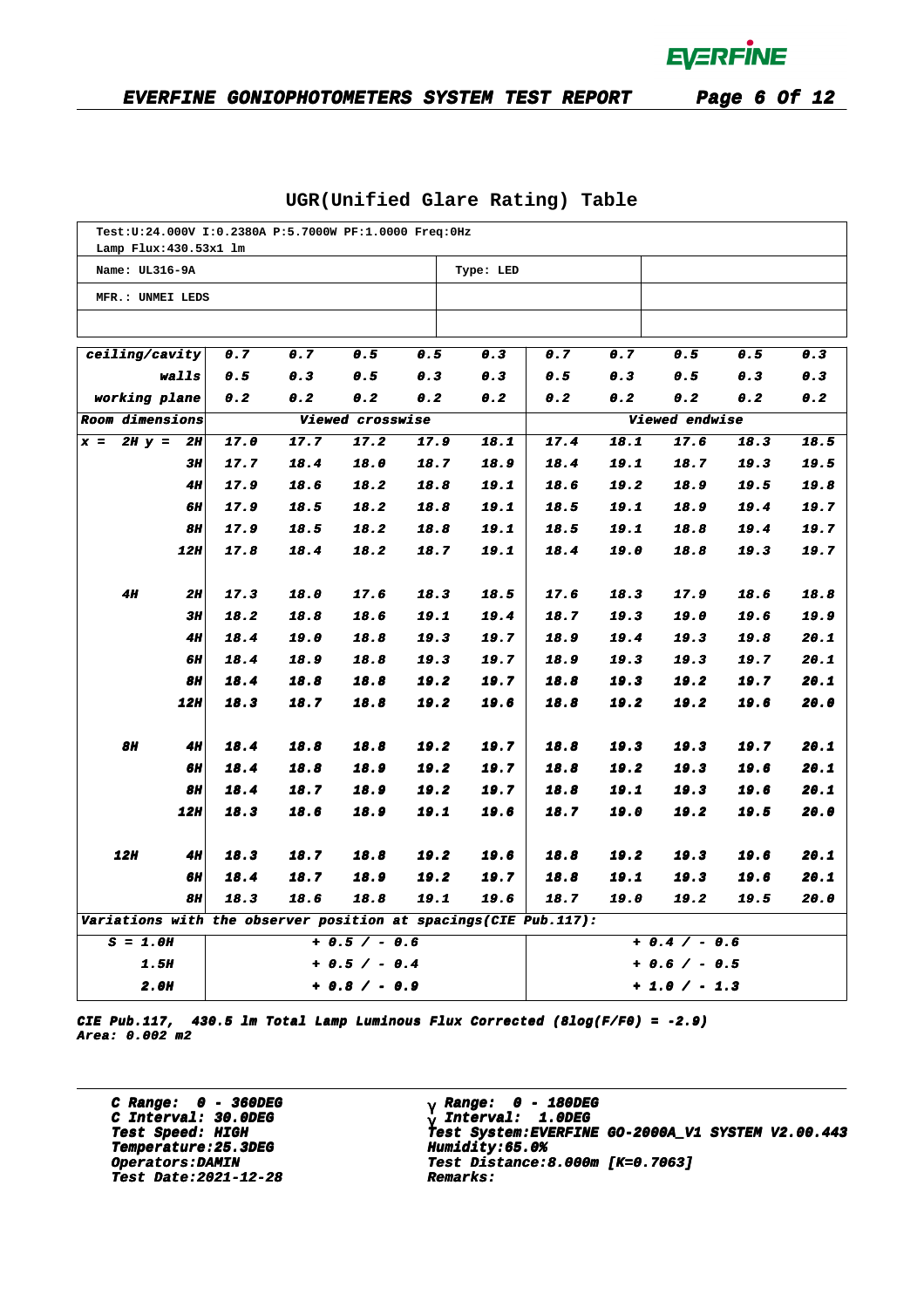

## **EVERFINE GONIOPHOTOMETERS SYSTEM TEST REPORT Page 7 Of 12**

### **UTILIZATION FACTORS TABLE**

| Test:U:24.000V I:0.2380A P:5.7000W PF:1.0000 Freq:0Hz |  |  |  |  |  |  |  |  |  |
|-------------------------------------------------------|--|--|--|--|--|--|--|--|--|
| Lamp Flux: 430.53x1 lm                                |  |  |  |  |  |  |  |  |  |
| Name: UL316-9A<br>Type: LED                           |  |  |  |  |  |  |  |  |  |
| MFR.: UNMEI LEDS                                      |  |  |  |  |  |  |  |  |  |
|                                                       |  |  |  |  |  |  |  |  |  |

| <b>REFLECTANCE</b>               |                                                    |     |          |           |           |                  |          |            |                 |        |  |  |
|----------------------------------|----------------------------------------------------|-----|----------|-----------|-----------|------------------|----------|------------|-----------------|--------|--|--|
| Ceiling                          | 0.8                                                | 0.8 | 0.8      | 0.7       | 0.7       | 0.7              |          | 0.5<br>0.5 |                 | 0      |  |  |
| Walls                            | 0.7                                                | 0.5 | 0.3      | 0.7       | 0.5       | 0.3<br>0.7       |          | 0.5        | 0.3             | 0      |  |  |
| Working plane                    | 0.2                                                | 0.2 | 0.2      | 0.2       | 0.2       | 0.2              | 0.2      | 0.2        | 0.2             | 0      |  |  |
| <b>ROOM INDEX</b>                | UTILIZATION FACTORS (PERCENT)<br>$k(RI)$ x RCR = 5 |     |          |           |           |                  |          |            |                 |        |  |  |
| $k = 0.60$                       | 82                                                 | 75  | 71       | 82        | 75        | 71               | 81       | 74         | 71              | 67     |  |  |
| 0.80                             | 90                                                 | 83  | 79       | 89        | 83        | 79               | 88       | 82         | 78              | 74     |  |  |
| 1.00                             | 95<br>89                                           |     | 84       | 94        |           | 88<br>84         |          | 92<br>88   |                 | 79     |  |  |
| 1.25                             | 99<br>93                                           |     | 89<br>98 |           | 93<br>89  |                  | 96<br>91 |            | 88              | 83     |  |  |
| 1.50                             | 102                                                | 97  |          | 93<br>101 |           | 96<br>92         |          | 98<br>94   |                 | 86     |  |  |
| 2.00                             | 106                                                | 101 | 97       | 104       | 100       | 96               | 101      | 97         | 94              | 88     |  |  |
| 2.50                             | 108                                                | 103 | 100      | 106       | 102       | 99               | 102      | 99         | 96              | 90     |  |  |
| 3.00                             | 110                                                | 106 | 102      | 107       | 104       | 101              | 104      | 101        | 99              | 91     |  |  |
| 4.00                             | 112                                                | 109 | 106      | 110       | 107       | 104              | 105      | 103        | 101             | 93     |  |  |
| 5.00                             | 113                                                | 111 | 109      | 111       | 109       | 107              | 106      | 105        | 103             | 94     |  |  |
| <b>ROOM INDEX</b>                |                                                    |     |          |           | UF(total) |                  |          |            |                 | Direct |  |  |
| According to DIN EN 13032-2 2004 |                                                    |     |          |           |           | <b>Suspended</b> |          |            | $SHRNOM = 1.25$ |        |  |  |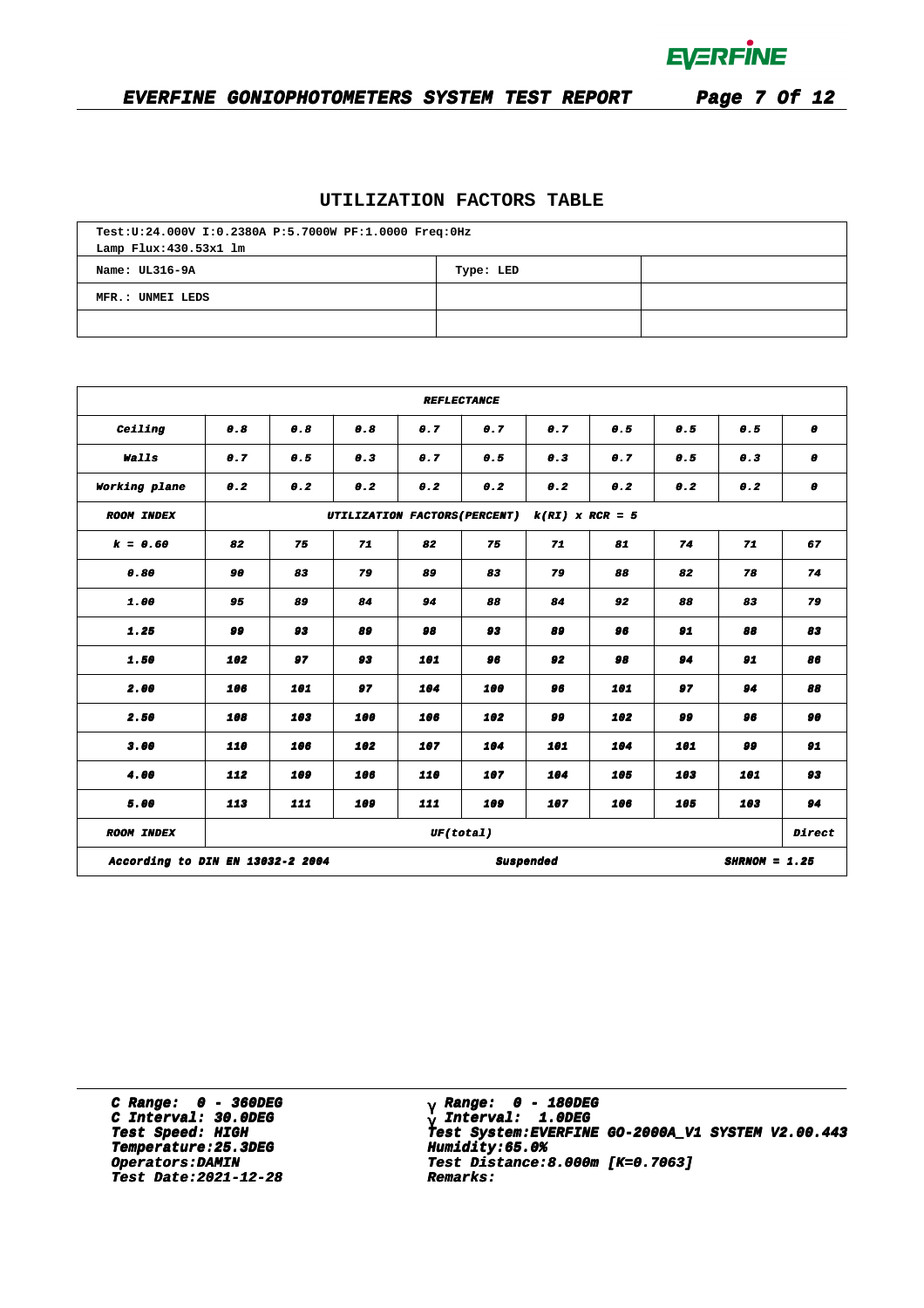**EVERFINE** 

#### **EVERFINE GONIOPHOTOMETERS SYSTEM TEST REPORT Page 8 Of 12**

### **ISOCANDELA DIAGRAM**

| Test:U:24.000V I:0.2380A P:5.7000W PF:1.0000 Freq:0Hz<br>Lamp Flux: 430.53x1 lm |  |  |  |  |  |  |  |  |
|---------------------------------------------------------------------------------|--|--|--|--|--|--|--|--|
| Name: UL316-9A<br>Type: LED                                                     |  |  |  |  |  |  |  |  |
| MFR.: UNMEI LEDS                                                                |  |  |  |  |  |  |  |  |
|                                                                                 |  |  |  |  |  |  |  |  |



**C Range: 0 - 360DEG C Interval: 30.0DEG Temperature:25.3DEG Humidity:65.0%**<br> **Operators:DAMIN Test Distance:8 Test Date:2021-12-28 Remarks: Date:2021-12-28 Remarks:**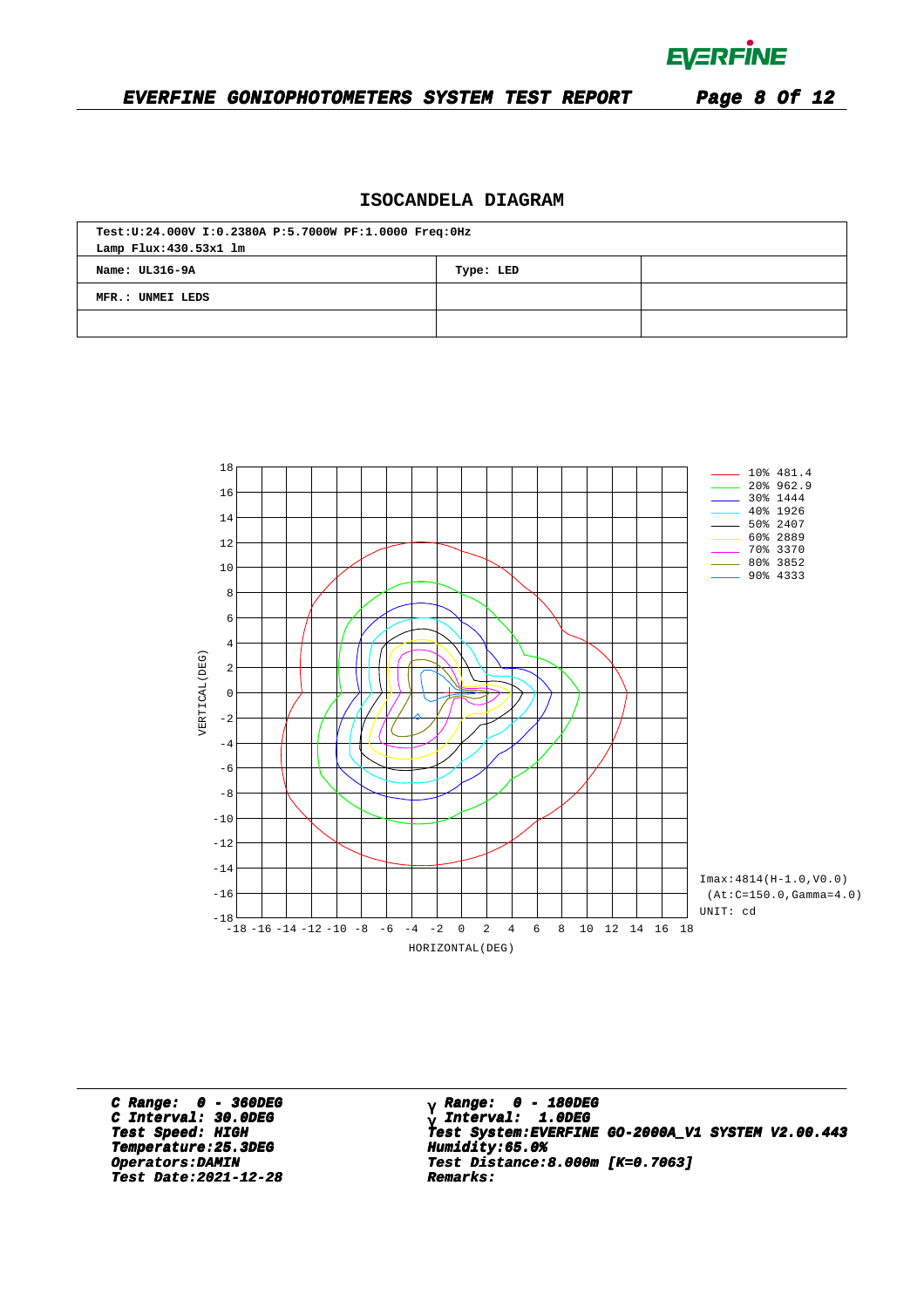

### **AAI Figure**

| Test:U:24.000V I:0.2380A P:5.7000W PF:1.0000 Freq:0Hz |  |  |  |  |  |  |  |  |  |
|-------------------------------------------------------|--|--|--|--|--|--|--|--|--|
| Lamp Flux: 430.53x1 lm                                |  |  |  |  |  |  |  |  |  |
| Name: UL316-9A<br>Type: LED                           |  |  |  |  |  |  |  |  |  |
| MFR.: UNMEI LEDS                                      |  |  |  |  |  |  |  |  |  |
|                                                       |  |  |  |  |  |  |  |  |  |



**Flux out:48.45 lm**

**Note:The Curves indicate the illuminated area and the average illumination when the luminaire is at different distance.**

**C Range: 0 - 360DEG C Interval: 30.0DEG Temperature:25.3DEG Humidity:65.0% Temperature:25.3DEG Humidity:65.0% Test Date:2021-12-28 Remarks: Date:2021-12-28 Remarks:**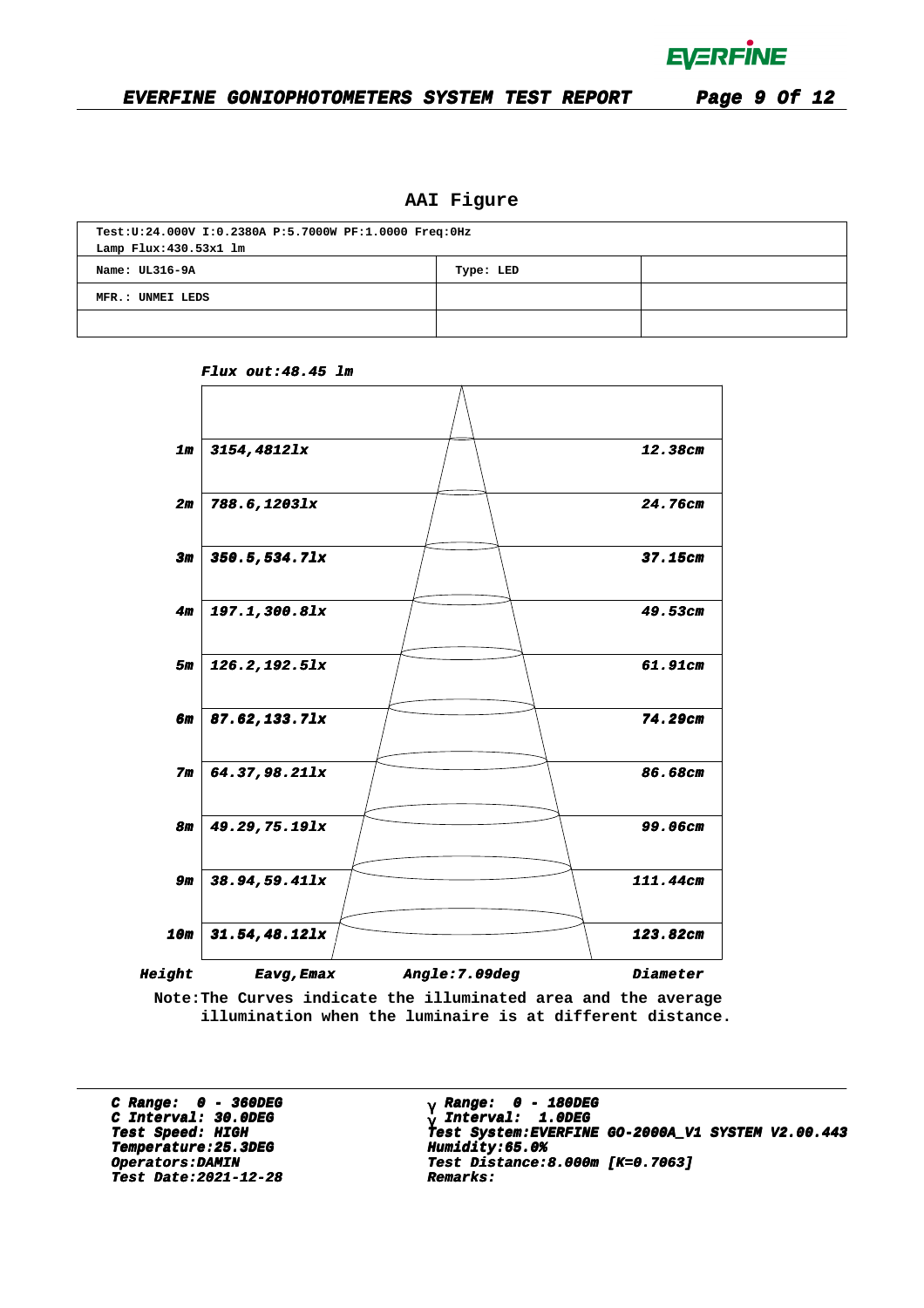**EVERFINE** 

### **EVERFINE GONIOPHOTOMETERS SYSTEM TEST REPORT Page 10 Of 12**

### **ISOLUX DIAGRAM**

| Test:U:24.000V I:0.2380A P:5.7000W PF:1.0000 Freq:0Hz |  |  |  |  |  |  |  |  |  |
|-------------------------------------------------------|--|--|--|--|--|--|--|--|--|
| Lamp Flux: 430.53x1 lm                                |  |  |  |  |  |  |  |  |  |
| Name: $UL316-9A$<br>Type: LED                         |  |  |  |  |  |  |  |  |  |
| MFR.: UNMEI LEDS                                      |  |  |  |  |  |  |  |  |  |
|                                                       |  |  |  |  |  |  |  |  |  |



**C Range: 0 - 360DEG C Interval: 30.0DEG Temperature:25.3DEG Humidity:65.0% Temperature:25.3DEG Humidity:65.0% Test Date:2021-12-28 Remarks: Date:2021-12-28 Remarks:**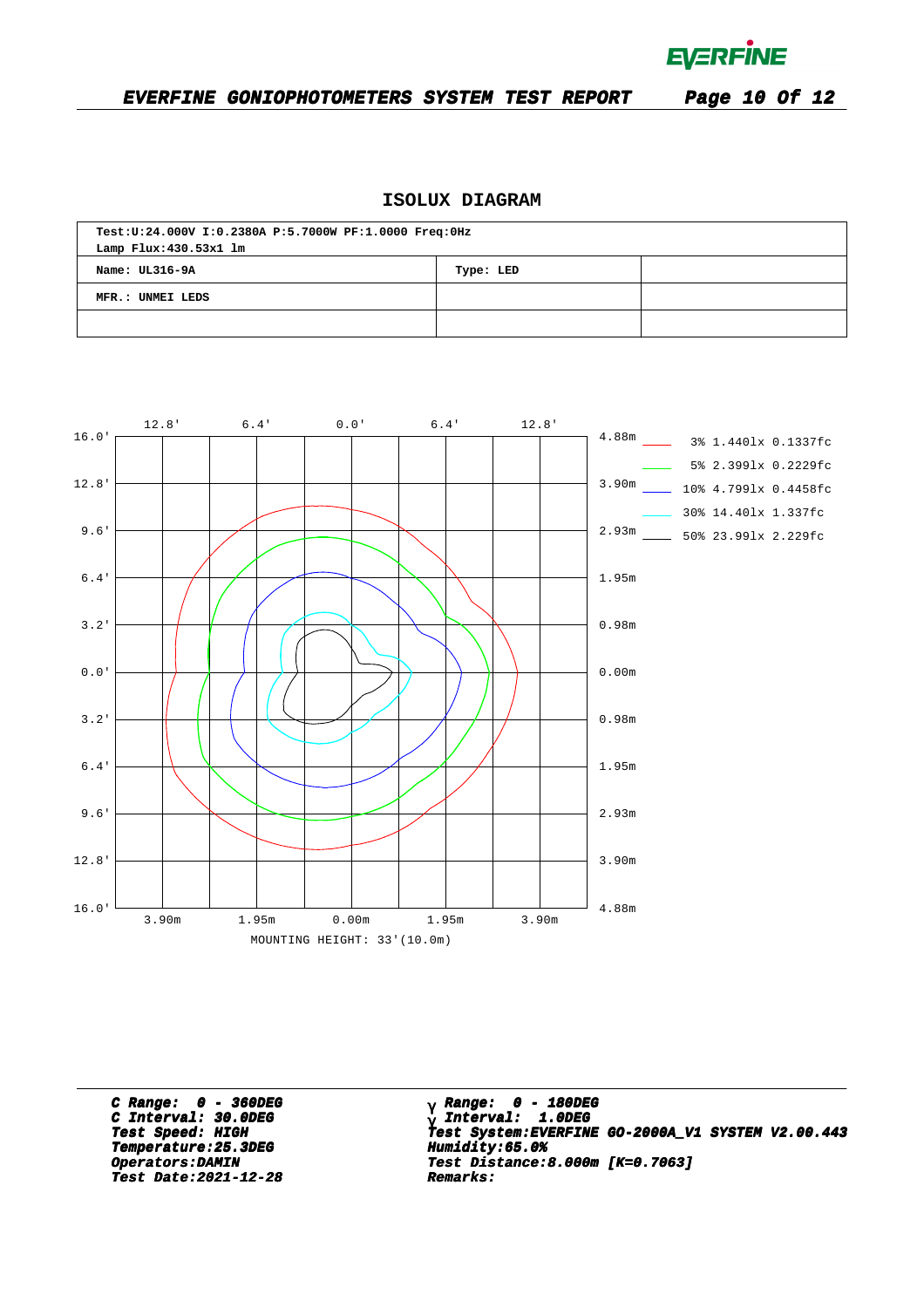**EVERFINE** 

**Planar Illuminance Curve**



**C Range: 0 - 360DEG C Interval: 30.0DEG Temperature:25.3DEG Humidity:65.0% Temperature:25.3DEG Humidity:65.0% Test Date:2021-12-28 Remarks: Date:2021-12-28 Remarks:**